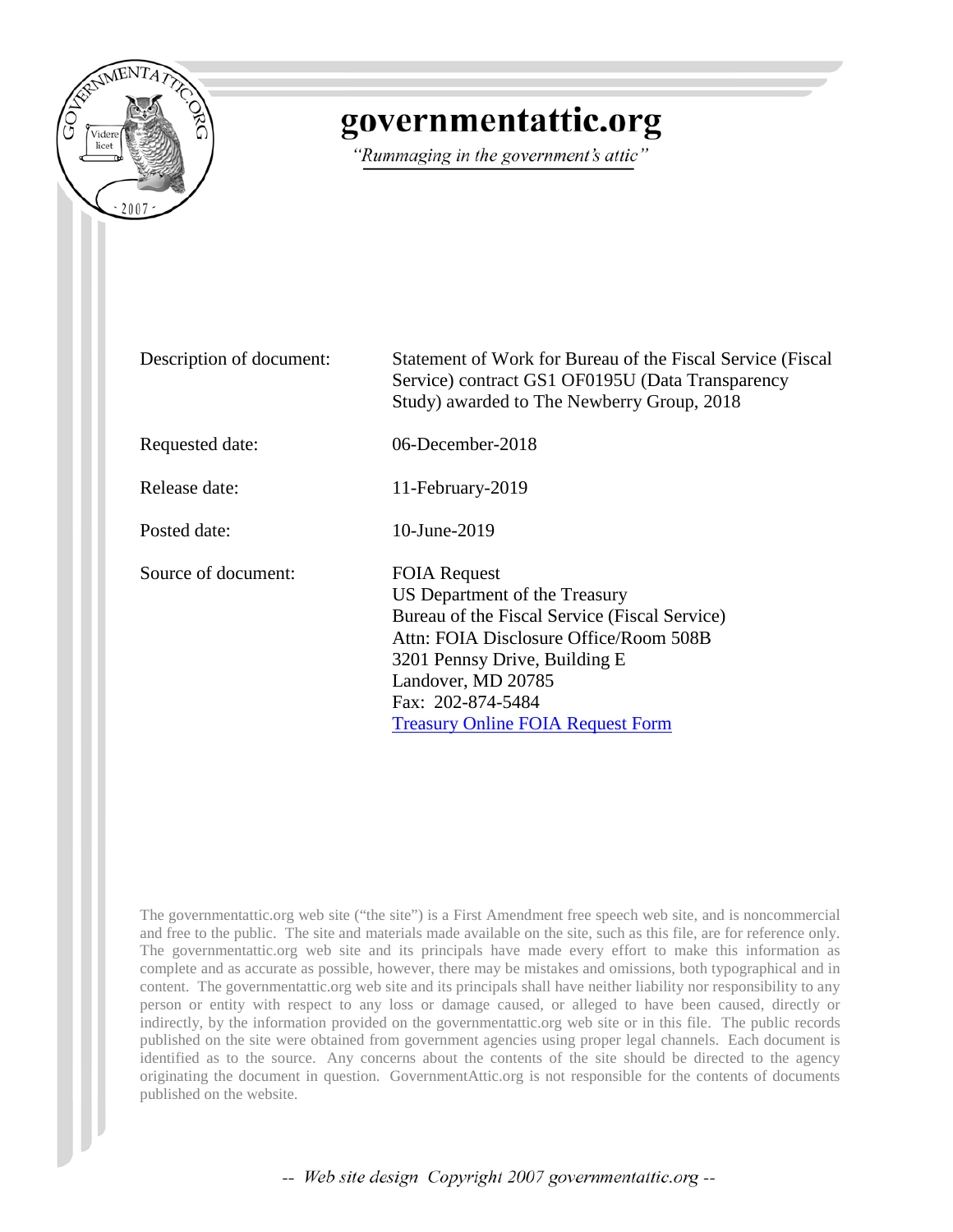

February 11, 2019

RE: FOIA #2018-12-082

Sent via email

This is in response to your Freedom of Information Act (FOIA) request that was received in our office on December 6, 2018, seeking: "a copy of the Statement of Work and the successful proposal for contract GSl OF0195U (Award ID 2033H618F00028) awarded to The Newberry Group in October 2018."

A search has been completed and we are disclosing the Statement of Work in full (six pages). The proposal is being withheld in full under FOIA Exemption B3. The Exemption 3 statute that protects contractor proposals from release is 41 U.S.C. § 4702 which prohibits agencies from releasing under FOIA any successful bidder's proposal defined in 41 U.S.C. § 4702 as any proposal, including a technical, management, or cost proposal, submitted by a contractor in response to the requirements of a solicitation for a competitive proposal, which is not incorporated by reference in a contract entered into between the agency and the contractor that submitted the proposal (10 U.S.C. § 2305(g)).

If you consider this response to be a partial denial of your FOIA request, you have the right to administratively appeal the partial denial within 90 days from the date of this letter. Your appeal must be in writing, must be signed by you, and should contain the reason(s) why you are appealing. Your appeal should be addressed to:

U.S. Department of the Treasury Bureau of the Fiscal Service FOIA APPEAL Attn: FOIA Disclosure Office/Room 508B 3201 Pennsy Drive, Building E Landover, MD 20785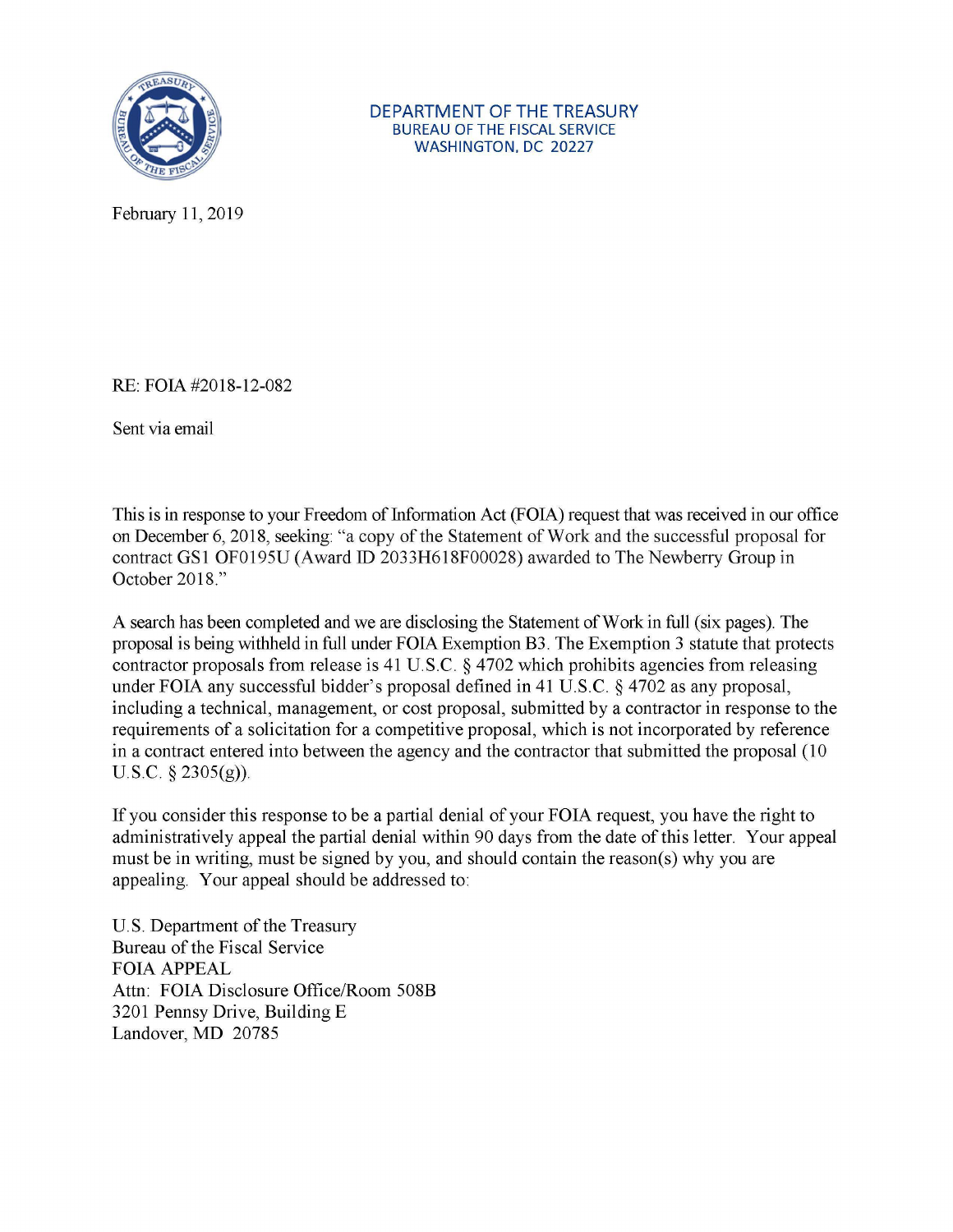Both your letter and its envelope should be clearly marked "Freedom of Information Act Appeal." The deciding official on your appeal will be the Fiscal Service Commissioner or her designee. Please include your FOIA identification number on all related correspondence.

Sincerely,

Janise Nelson  $\sum$ 

Denise Nelson Co-Disclosure Officer

Enclosure cc: FOIA Files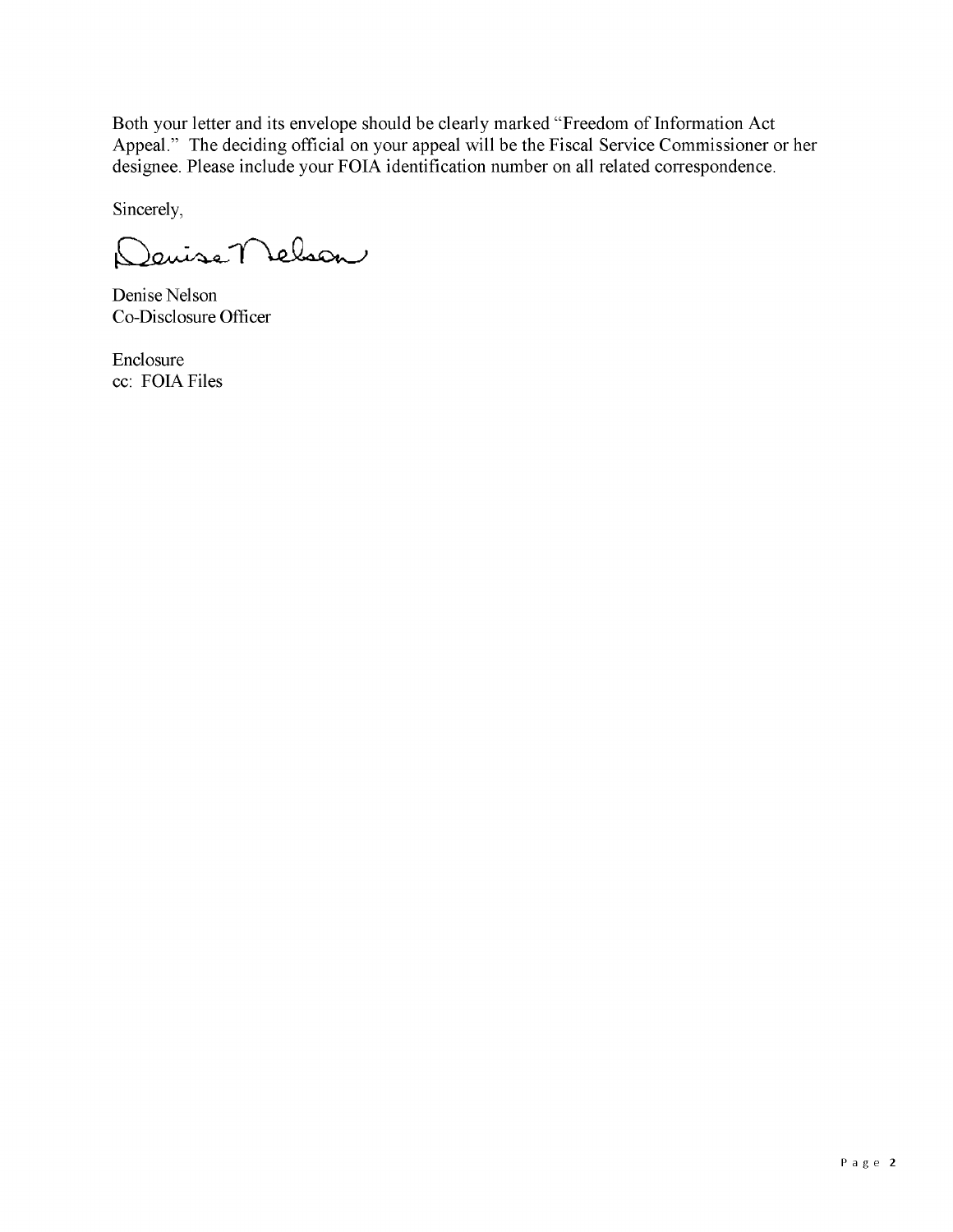#### **PERFORMANCE WORK STATEMENT FISCAL SERVICE DATA ACT AND USASPENDING.GOV PROJECT SUPPORT U.S. TREASURY, BUREAU OF THE FISCAL SERVICE**

## **1.0 OVERVIEW & BACKGROUND**

The Bureau of the Fiscal Service (Fiscal Service), has recently established Data Transparency program office within the Office of Financial Innovation and Transformation. The Data Transparency vision is to provide reliable, timely, secure, and consumable financial management data for the purpose of promoting transparency, facilitating better decision making, and improving operational efficiency.

The Data Transparency program office is responsible for operating the USAspending.gov website, which provides the public with information on Federal spending, as well as leading the government-wide implementation of the Digital Accountability Transparency Act of 2014 (DATA Act).

The Data Transparency program office is currently in need of project management and organizational support services, as outlined in our BPA with Line of Sight, to support the implementation of the DATA Act program activities and to provide project management support for existing USAspending.gov operations. The additional support is required as the Data Transparency program builds its capacity to carry out critical mission responsibilities for USAspending.gov operations and the DATA Act implementation.

## **2.0 OBJECTIVE/SCOPE OF WORK**

The objective of this performance work statement (PWS) is to outline Fiscal Services requirements for a contractor to provide the most appropriate project management support to initiate, plan, and control its projects and project support activities.

It is typically the project manager's responsibility for all aspects of the project's lifecycle (initiate, plan, execute, control, close). The project manager shall be familiar with system scope and project objectives, as well as the role and function of each team member, to effectively plan and coordinate the activities of the team. Projects usually have aggressive timeframes; which drives being completely initiated and planned (attainment of the initial base-lined state) very quickly. The projects usually have multiple system interfaces, various functional disciplines, and varying levels of enterprise exposure and overall corporate impact.

The contractor will be assigned projects and/or designated project management work packages as part of the larger Program effort. The specific project assignments will come at the direction and oversight of the local Federal team lead or Project Sponsor.

Because the project scope has not yet been defined, this project management support is best fulfilled using a time and materials (T&M) contracting strategy.

Under this BPA Call, Fiscal Service is specifically seeking a contractor support for general project management support related to the planning and execution of USAspending.gov operations and DATA Act implementation program activities. To that end, the contractor will provide a qualified person to deliver the services described in this section.

#### **3.0 TASKS AND DELIVERABLES**

The Contractor will perform project management services that will include, and may not be limited to the following tasks:

- a. Define, launch, execute, and close assignment projects.
- b. Develop and maintain project charters, scope, and initiative definition documentation.
- c. Develop and maintain a project schedule.
- d. Facilitate and document results for project management meetings.
- e. Plan and maintain a risk and issues tracking process and documentation.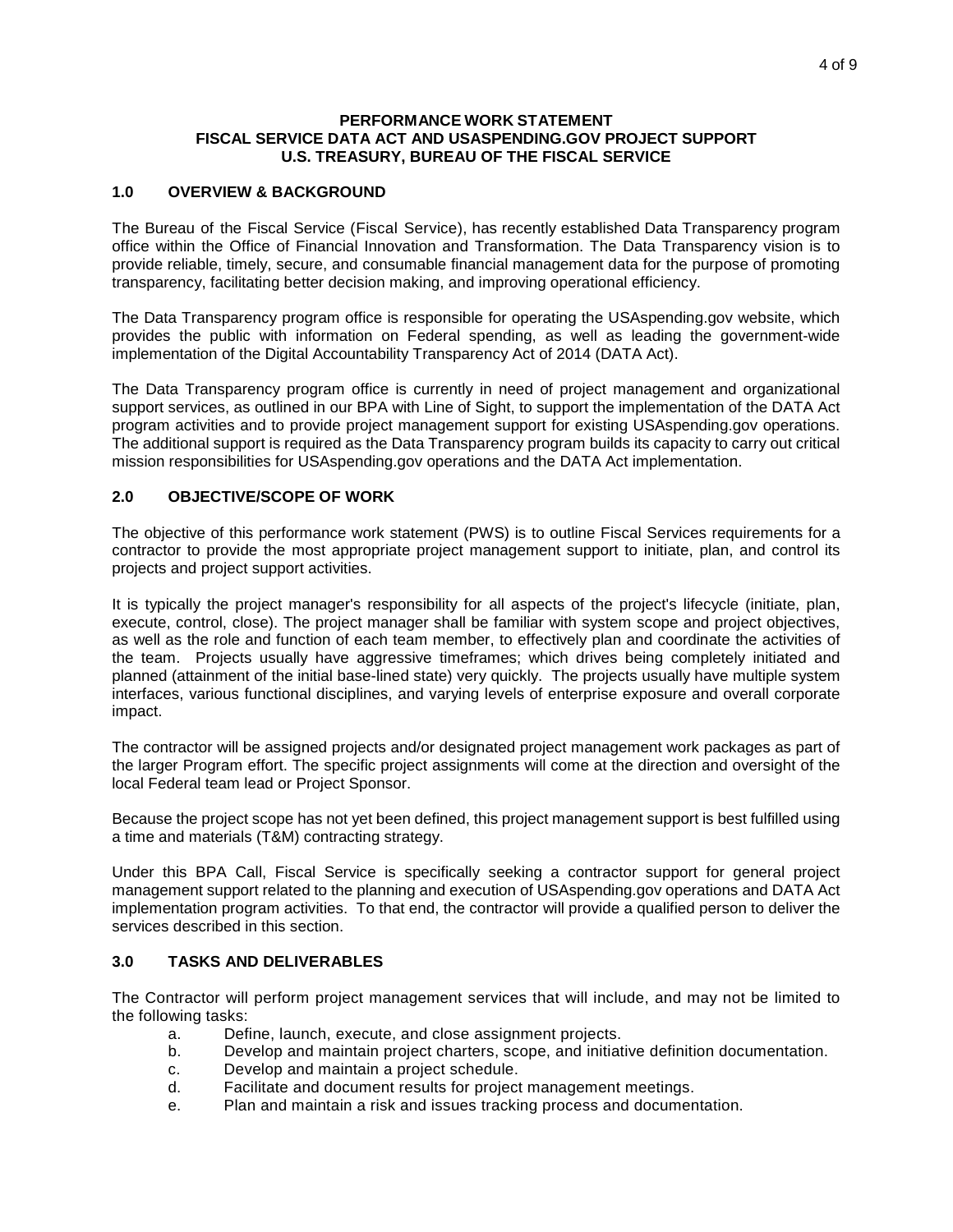- f. Analyze, plan, and address stakeholder needs and develop appropriate communication mechanisms.
- g. Plan and address requirements management needs on the project.
- h. Plan and address change management needs on the project.
- i. Plan and address governance and control needs on the project.
- j. Develop and deliver periodic weekly reports on project progress and issues.
- k. Support integration of assigned projects with other PMO initiatives.

As a time and materials effort, deliverables are not yet defined as per this call.

However, examples of deliverables may include project charters, work breakdown structures, standard agendas, meeting minutes, action item logs, communications plans, risk management plans, project schedules, scope and objectives documents, and status reports. These deliverables will be identified by working with the Government's project sponsor.

- Weekly Project Status Report- Project Status Reports shall be delivered each Monday throughout life of the Task Order.
- Project Meeting Agendas- All Project Meetings shall have an associated project agenda. Project Meeting Agendas shall be developed and distributed within 24 hours of the beginning of meeting occurrence.
- Project Schedule Management-Maintenance- The project schedule shall be managed on a daily basis, and updated for current project status weekly. The project schedule shall be distributed with the project status report.
- Project Deliverable Reviews-The Project Manager shall complete a full review and provide feedback to the proper document owner by the due date assigned.
- Project Log Management-The Project Manager shall work with the program staff to ensure all logs are up to date. Review and management of logs shall be performed on a daily basis. Project Logs shall be submitted as part of the projects weekly status meeting.
- Project Charter-The Project Manager shall prepare initial drafts of the Project Charter, lead reviews with the core project team, and submit for and facilitate formal (signed) approvals from the Project Sponsors.
- Work Breakdown Structure (WBS) I Work Breakdown Structure Dictionary (WBSD)-The Project Manager shall prepare initial drafts of the WBSIWBSD, lead reviews with the core project team, and submit for and facilitate formal (signed) approvals from the Project Sponsors.
- Project Schedule-The Project Manager shall prepare initial drafts of the Project Schedule, lead reviews with the core project team, and submit for and facilitate formal (signed) approvals from the Project Sponsors.
- Initiation and Planning Phase Gate- Approval-The Project Manager shall plan and execute (and submit for and facilitate approval of) the Initiation and Planning Phase Review. Phase Gate Reviews should be planned for ahead of their use and entail submitting to the appropriate signatory approvals from the sponsors and/or project management team.

## **4.0 PLACE OF PERFORMANCE**

The Contractor shall provide the services described herein at the following Government facilities unless otherwise agreed to by the vendor representative and the Government's Project Sponsor. Work may also be performed at the Contractor's facilities, when appropriate and in coordination with the FIT Project Sponsor.

> Bureau of the Fiscal Service Liberty Center Building (LCB) 401 14th Street, SW Washington, DC 20227

Metro Center II in Hyattsville, MD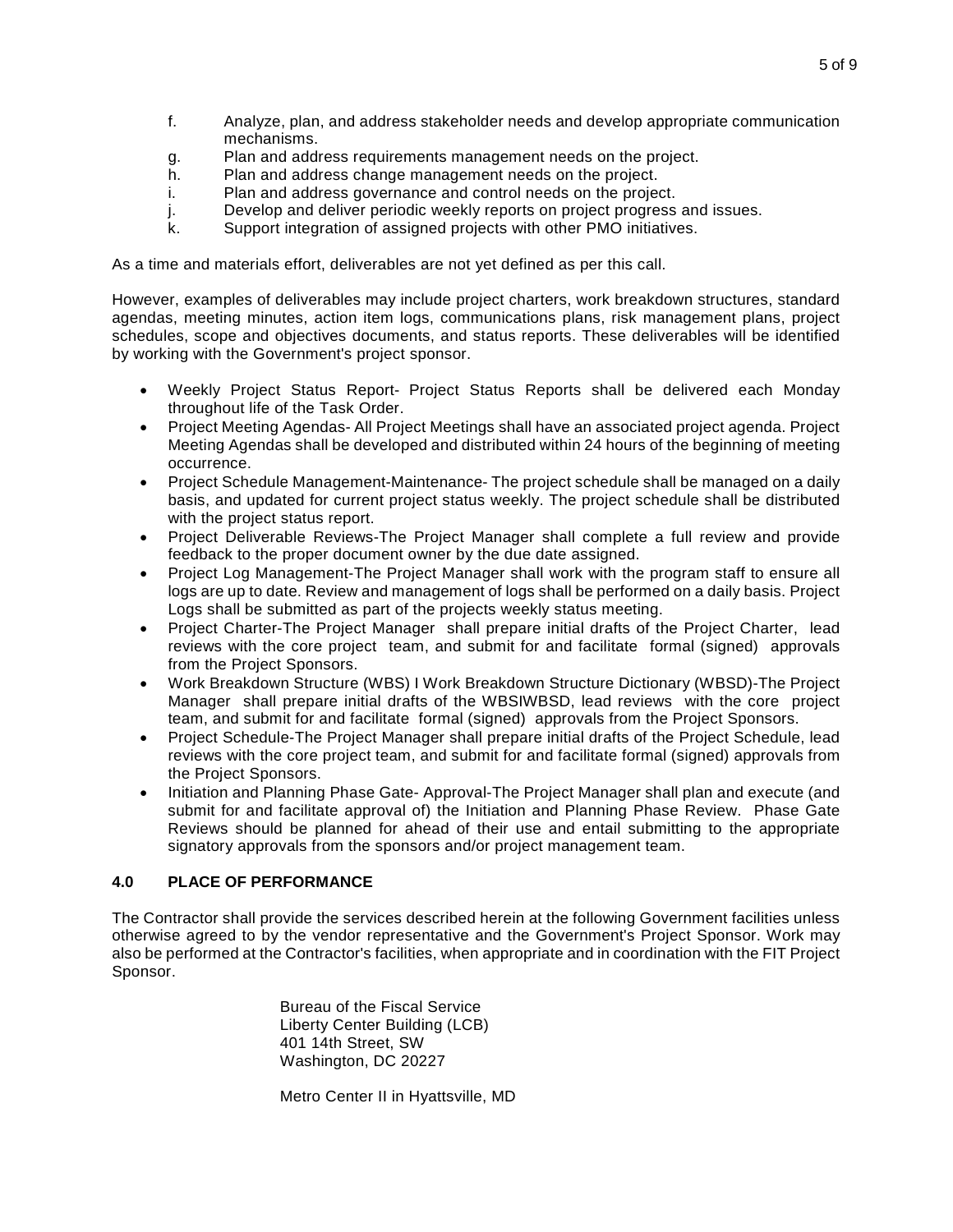#### 3700 East-West Highway Hyattsville, MD 20782

## **5.0 PERIOD OF PERFORMANCE**

The period of performance will be 09/29/16 through 09/28/17.

## **6.0 ACQUISITION TYPE**

This requirement will result in a Time and Material BPA call. Travel will be in accordance in accordance with the Federal Travel Regulation.

## **7.0 KEY PERSONNEL CONTACT(S) AND QUALIFICATIONS**

The contractor shall:

- Demonstrate experience in n project management and all of its industry best practices.
- Provide Project Management Professional certification for appropriate personnel.
- Have the ability to work with executive management and other key players in a work setting.
- Have the ability to develop multiple ideas and alternative solutions to a given business problem or need.
- Have the ability to work with both business and technical personnel and bridge the differences, as needed, in order to drive the completion of assigned project deliverables.

## **8.0 SUBSTITUTION OF KEY PERSONNEL**

Fiscal Service reserves the right to request replacement of any personnel who are found to be incompetent, careless, unsuitable or otherwise objectionable, or whose continued use under this contract is deemed contrary to the best interests of the Government. The Contracting Officer's Representative (COR) will give notice, in writing, to the contractor of such need for substitution. Within 24 hours of receipt of notification, the contractor shall provide resumes of proposed replacement personnel to the COR. The COR will notify the contractor, in writing, within 24 hours if the contractor-provided replacement personnel is approved.

Assigned contractor personnel may only be replaced by the contractor with approval from Fiscal Service. The contractor shall obtain prior approval from the COR when the contractor wishes to replace personnel. The contractor shall notify the COR in writing, stating the circumstances necessitating the proposed substitution of the personnel and the contractor shall provide the COR with resumes of proposed replacement personnel for review and approval a minimum of ten business days prior to replacement or as soon as is practical. Resumes provided by the contractor shall demonstrate that the qualifications of the proposed replacement personnel are, at a minimum, equal to the qualifications of the personnel to be replaced and meet the contract requirements. Fiscal Service reserves the right to reject the proposed replacement personnel and negotiate with the contractor for another replacement.

The contractor shall not make any diversion in personnel without the written approval of the COR.

## **9.0 OTHER REQUIREMENTS**

#### *Building Access and Suitability Clearance*

Upon award of the contract, and prior to the contractor or subcontractor personnel performing any services for the first time at Fiscal Service premises as listed in *Section 4.0 – Place of Performance*, the contractor shall present those personnel to the COR and follow the COR's instructions regarding building access and security requirements. See *Attachment A – Security Requirements* for details.

## *Compliance with Government Laws, Rules, and Regulations*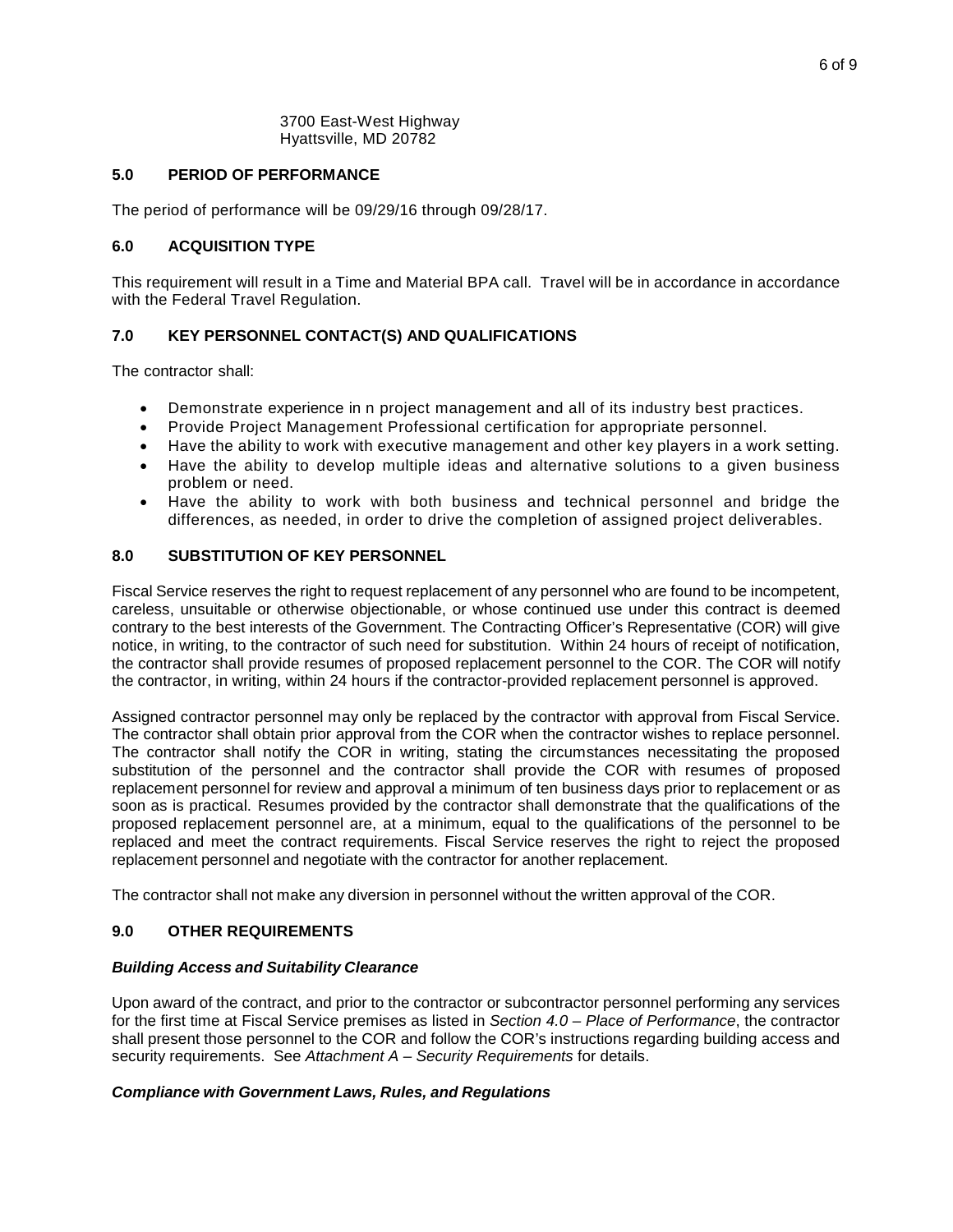While the contractor's personnel are at the Government facility, the contractor is responsible for compliance with all laws, rules, and regulations governing conduct with respect to health and safety – not only as they relate to its employees and agents, but also to other personnel who are government employees or agents of the government and to property at the site regardless of ownership. While on government premises and in possession of government property, the contractor is responsible for such property and any damages thereto.

## *Confidentiality*

The contractor recognizes that, in performing under this order, the contractor may obtain access to nonpublic information that is confidential or proprietary in nature. Except as permitted by the order, the contractor agrees that it, its employees, its subcontractors, and its subcontract employees shall not disclose to any third party, or otherwise use, any information it obtains or prepares in the course of performance of this agreement for any purpose other than to perform work under the order without first receiving written permission from the contracting officer(CO). The contractor shall secure information received from or prepared or gathered for the Treasury Department under this order in a secure location with access limited to only those personnel with a "need to know." If disclosure of information is required by law or legal process, the contractor shall contact the COR and the CO immediately to receive approval prior to release of any information. Notwithstanding any other language contained herein, the contractor shall comply with 31 CFR § 31.217 (Regarding 31 CFR § 31.217, this is not a TARP covered project; however, FAS requires that nonpublic information be secured as stated in 31 CFR § 31.217. The only difference is that if information is inadvertently released, the contractor shall contact the COR and CO listed in the order and not contact TARP personnel). The contractor personnel performing services under this order shall comply and complete the security requirements listed in *Attachment A – Security Requirements* at least two weeks before start date of the order performance or performing work under this order.

## *Non-Personal Services Statement*

Contractor employees performing services shall be controlled, directed and supervised at all times by management personnel of the contractor. Contractor employees shall perform independent of and without the supervision of any Government official with the exception of when they are on–site at the government's facility. Actions of contractor employees may not be interpreted or implemented in any manner that results in any contractor employee creating or modifying Federal policy, obligating the appropriated funds of the U.S. Government, overseeing the work of Federal employees, providing direct personal services to any Federal employee or otherwise violating the prohibitions set forth in Parts 7.5 and 37.1 of the Federal Acquisition Regulation (FAR).

# *Conduct*

The contractor, although in fact not a Government employee, shall comply with Executive Order 11222, May 8, 1965, "Prescribing Standards of Ethical Conduct for Government Officers and Employees," and shall also comply with Fiscal Service regulations implementing this Executive Order. Additionally, the contractor shall comply with all safety practices, vehicle registration, speed limits and any other Fiscal Service regulations and policy applicable to conduct standard. Contractor personnel driving a motor vehicle on Fiscal Service property cannot use a cell phone unless the vehicle is safely parked or the driver is using a hands-free device. Additionally:

1. The contractor shall maintain satisfactory standards of the employee competency, conduct, appearance, and integrity.

2. The contractor shall take appropriate disciplinary action against his/her employees when necessary.

3. Each contractor employee is expected to adhere to standards of conduct that reflects credit on themselves, their employer and the Government.

4. The Government reserves the right to direct the contractor to remove an employee from the work site for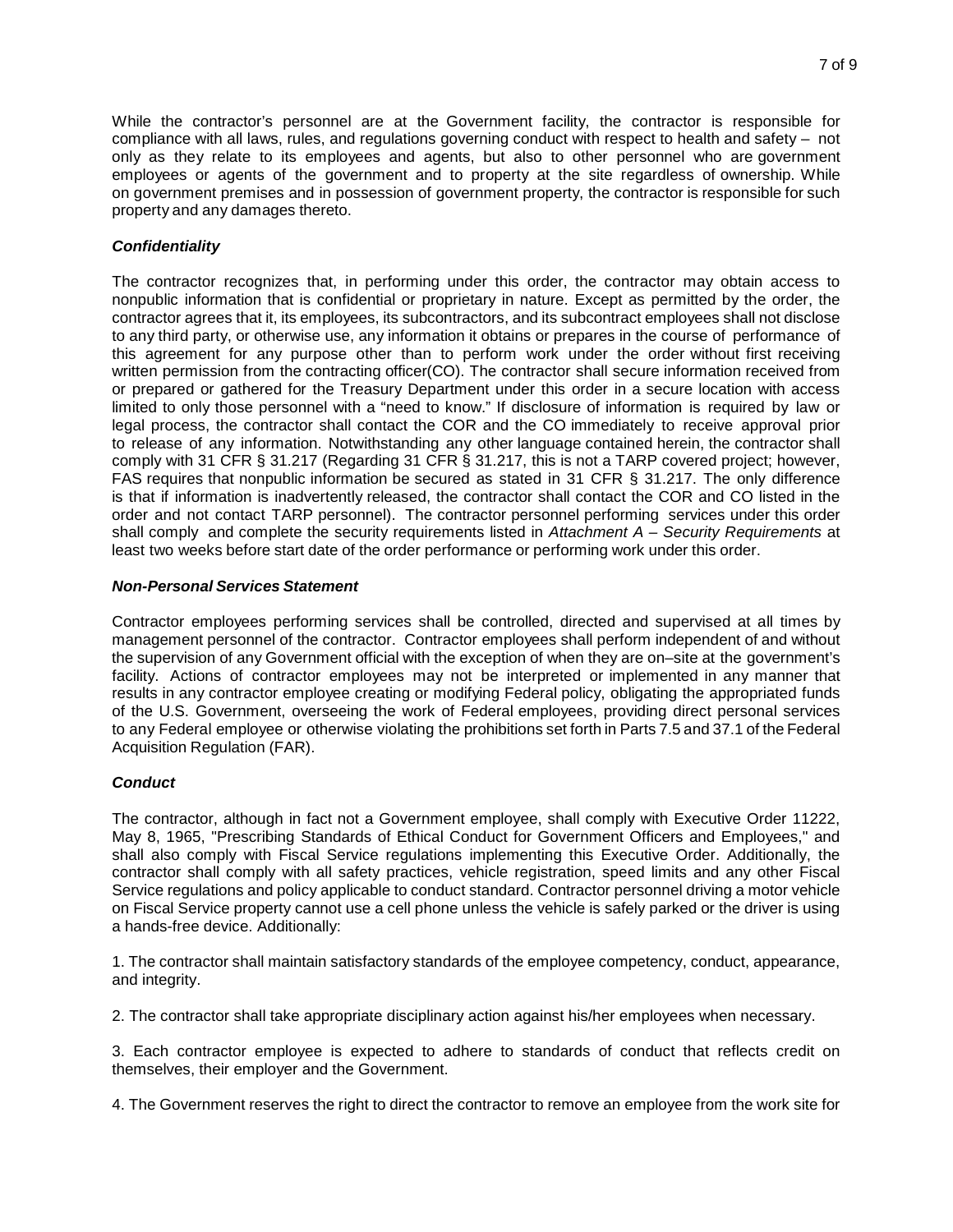failure to comply with the standards of conduct.

5. The contractor shall initiate immediate action within 48 hours to replace a removed employee to maintain continuity of services at no additional cost to the Government.

## **10.0 CONTRACTING OFFICER AUTHORITY**

In no event shall any understanding or agreement between the contractor and any Government employee other than the CO on any order modifications, change orders, letter or verbal direction to the contractor be effective or binding upon the Government. All such actions shall be formalized by the proper contractual document executed by the appointed CO. The contractor is hereby put on notice that if a Government employee other than the CO directs a change in the work to be performed or increases the scope of work to be performed, it is the contractor's responsibility to make inquiry of the CO before making the deviation. Payments will not be made without being authorized by the appointed CO with the legal authority to bind the Government.

## **11.0 FEDERAL HOLIDAYS**

Fiscal Service observes the Federal holidays that are listed below and on the Office of Personnel Management website at [https://www.opm.gov/policy-data-oversight/pay-leave/pay-administration/fact](https://www.opm.gov/policy-data-oversight/pay-leave/pay-administration/fact-sheets/holidays-work-schedules-and-pay/)[sheets/holidays-work-schedules-and-pay/.](https://www.opm.gov/policy-data-oversight/pay-leave/pay-administration/fact-sheets/holidays-work-schedules-and-pay/) Except as specified by the CO, services shall not be required on the following Federal holidays:

> New Year's Day, January 1 Inauguration Day (Washington, DC only), January 20 Martin Luther King's Birthday, third Monday in January President's Day, third Monday in February Memorial Day, last Monday in May Independence Day, July 4 Labor Day, first Monday in September Columbus Day, second Monday in October Veterans' Day, November 11 Thanksgiving Day, fourth Thursday in November Christmas Day, December 25

Holidays falling on Saturdays are observed the Friday proceeding the holiday, while those falling on Sundays are observed on the Monday following the holiday. Holidays shall also include any additional day(s) granted by executive order.

#### **12.0 QUALITY CONTROL PLAN**

The contractor shall establish a complete quality control plan, or QCP, for this contract. The QCP shall be maintained by the contractor to ensure that the requirements of the contract are met as specified in the Quality Assurance Surveillance Plan described below.

## **13.0 QUALITY ASSURANCE SURVEILLANCE PLAN**

The purpose of the quality assurance surveillance plan, or QASP, is to ensure that reliable, uninterrupted services are provided in accordance with the PWS. This plan will also ensure acceptable performance and assist in avoiding unnecessary mistakes and/or delays.

During contract performance, the COR will summarize and document the contractor's service and delivery performance utilizing the following performance categories and standards:

*Completeness -* Tasks and deliverables described in Section 3.0 were 100% completed by the contractor.